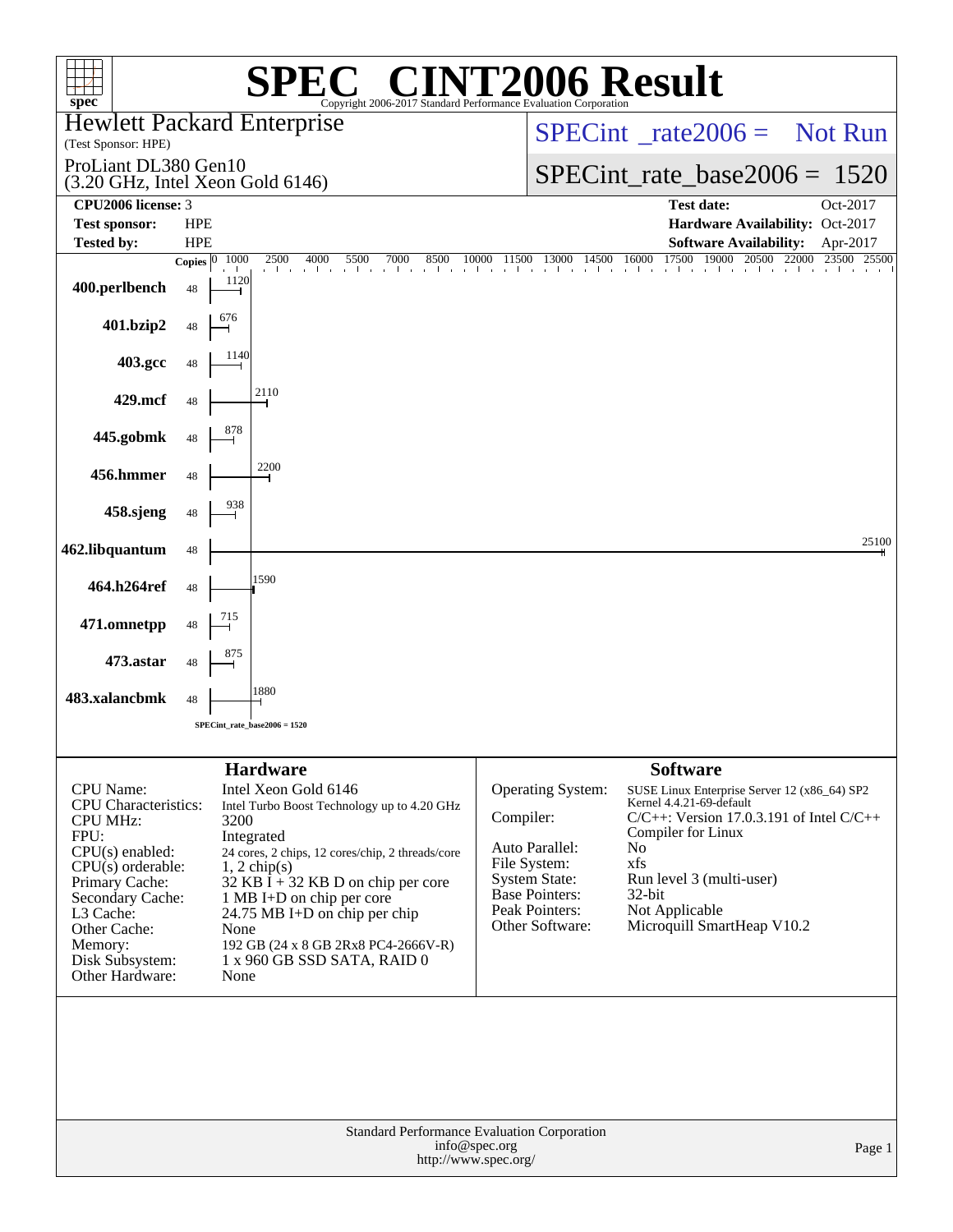

#### Hewlett Packard Enterprise

(Test Sponsor: HPE)

ProLiant DL380 Gen10

(3.20 GHz, Intel Xeon Gold 6146)

 $SPECTnt_rate2006 = Not Run$ 

# [SPECint\\_rate\\_base2006 =](http://www.spec.org/auto/cpu2006/Docs/result-fields.html#SPECintratebase2006) 1520

**[CPU2006 license:](http://www.spec.org/auto/cpu2006/Docs/result-fields.html#CPU2006license)** 3 **[Test date:](http://www.spec.org/auto/cpu2006/Docs/result-fields.html#Testdate)** Oct-2017 **[Test sponsor:](http://www.spec.org/auto/cpu2006/Docs/result-fields.html#Testsponsor)** HPE **[Hardware Availability:](http://www.spec.org/auto/cpu2006/Docs/result-fields.html#HardwareAvailability)** Oct-2017 **[Tested by:](http://www.spec.org/auto/cpu2006/Docs/result-fields.html#Testedby)** HPE **[Software Availability:](http://www.spec.org/auto/cpu2006/Docs/result-fields.html#SoftwareAvailability)** Apr-2017

### **[Results Table](http://www.spec.org/auto/cpu2006/Docs/result-fields.html#ResultsTable)**

|                                                                                                          | <b>Base</b>   |                |       |                |       | <b>Peak</b>    |                  |               |                |              |                |              |                |              |
|----------------------------------------------------------------------------------------------------------|---------------|----------------|-------|----------------|-------|----------------|------------------|---------------|----------------|--------------|----------------|--------------|----------------|--------------|
| <b>Benchmark</b>                                                                                         | <b>Copies</b> | <b>Seconds</b> | Ratio | <b>Seconds</b> | Ratio | <b>Seconds</b> | Ratio            | <b>Copies</b> | <b>Seconds</b> | <b>Ratio</b> | <b>Seconds</b> | <b>Ratio</b> | <b>Seconds</b> | <b>Ratio</b> |
| 400.perlbench                                                                                            | 48            | 417            | 1120  | 415            | 1130  | 418            | 1120             |               |                |              |                |              |                |              |
| 401.bzip2                                                                                                | 48            | 683            | 678   | 686            | 676   | 689            | 672              |               |                |              |                |              |                |              |
| $403.\mathrm{gcc}$                                                                                       | 48            | 340            | 1140  | 339            | 1140  | 340            | 1140             |               |                |              |                |              |                |              |
| $429$ .mcf                                                                                               | 48            | 207            | 2110  | 208            | 2100  | 207            | 2110             |               |                |              |                |              |                |              |
| $445$ .gobm $k$                                                                                          | 48            | 573            | 878   | 574            | 877   | 573            | 879I             |               |                |              |                |              |                |              |
| 456.hmmer                                                                                                | 48            | 204            | 2200  | 205            | 2190  | 203            | 2200             |               |                |              |                |              |                |              |
| $458$ .sjeng                                                                                             | 48            | 619            | 938   | 619            | 939   | 619            | 938l             |               |                |              |                |              |                |              |
| 462.libquantum                                                                                           | 48            | 39.6           | 25100 | 39.6           | 25100 | 39.5           | 25200            |               |                |              |                |              |                |              |
| 464.h264ref                                                                                              | 48            | 677            | 1570  | 649            | 1640  | 666            | 1590             |               |                |              |                |              |                |              |
| 471.omnetpp                                                                                              | 48            | 420            | 715   | 419            | 716   | 419            | $\overline{215}$ |               |                |              |                |              |                |              |
| 473.astar                                                                                                | 48            | 386            | 873   | 385            | 875   | 385            | 876I             |               |                |              |                |              |                |              |
| 483.xalancbmk                                                                                            | 48            | 177            | 1870  | 176            | 1880  | 177            | 1880             |               |                |              |                |              |                |              |
| Results appear in the order in which they were run. Bold underlined text indicates a median measurement. |               |                |       |                |       |                |                  |               |                |              |                |              |                |              |

### **[Submit Notes](http://www.spec.org/auto/cpu2006/Docs/result-fields.html#SubmitNotes)**

 The numactl mechanism was used to bind copies to processors. The config file option 'submit' was used to generate numactl commands to bind each copy to a specific processor. For details, please see the config file.

### **[Operating System Notes](http://www.spec.org/auto/cpu2006/Docs/result-fields.html#OperatingSystemNotes)**

 Stack size set to unlimited using "ulimit -s unlimited" Transparent Huge Pages enabled by default Filesystem page cache cleared with: shell invocation of 'sync; echo 3 > /proc/sys/vm/drop\_caches' prior to run runspec command invoked through numactl i.e.: numactl --interleave=all runspec <etc> irqbalance disabled with "service irqbalance stop" tuned profile set wtih "tuned-adm profile throughput-performance" VM Dirty ratio was set to 40 using "echo 40 > /proc/sys/vm/dirty\_ratio" Numa balancing was disabled using "echo 0 > /proc/sys/kernel/numa\_balancing"

### **[Platform Notes](http://www.spec.org/auto/cpu2006/Docs/result-fields.html#PlatformNotes)**

 BIOS Configuration: Thermal Configuration set to Maximum Cooling Memory Patrol Scrubbing set to Disabled LLC Prefetcher set to Enabled LLC Dead Line Allocation set to Disabled Workload Pofile set to General Throughput Compute Minimum Processor Idle Power Core C-State set to C1E

Continued on next page

Standard Performance Evaluation Corporation [info@spec.org](mailto:info@spec.org) <http://www.spec.org/>

Page 2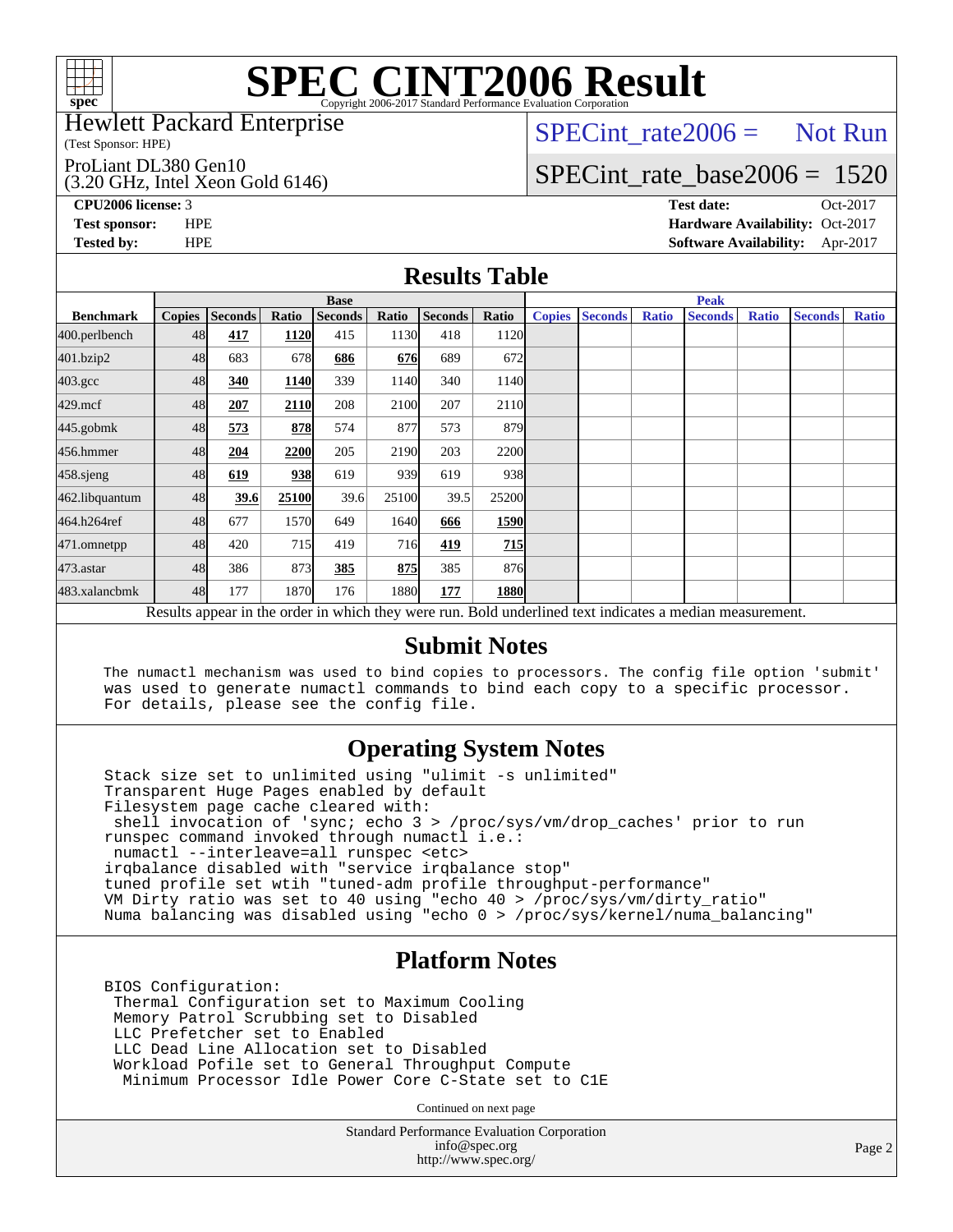

Hewlett Packard Enterprise

 $SPECint rate2006 =$  Not Run

(Test Sponsor: HPE) ProLiant DL380 Gen10

(3.20 GHz, Intel Xeon Gold 6146)

[SPECint\\_rate\\_base2006 =](http://www.spec.org/auto/cpu2006/Docs/result-fields.html#SPECintratebase2006) 1520

**[CPU2006 license:](http://www.spec.org/auto/cpu2006/Docs/result-fields.html#CPU2006license)** 3 **[Test date:](http://www.spec.org/auto/cpu2006/Docs/result-fields.html#Testdate)** Oct-2017 **[Test sponsor:](http://www.spec.org/auto/cpu2006/Docs/result-fields.html#Testsponsor)** HPE **[Hardware Availability:](http://www.spec.org/auto/cpu2006/Docs/result-fields.html#HardwareAvailability)** Oct-2017 **[Tested by:](http://www.spec.org/auto/cpu2006/Docs/result-fields.html#Testedby)** HPE **[Software Availability:](http://www.spec.org/auto/cpu2006/Docs/result-fields.html#SoftwareAvailability)** Apr-2017

#### **[Platform Notes \(Continued\)](http://www.spec.org/auto/cpu2006/Docs/result-fields.html#PlatformNotes)**

Standard Performance Evaluation Corporation [info@spec.org](mailto:info@spec.org) <http://www.spec.org/> Page 3 Sysinfo program /home/cpu2006/config/sysinfo.rev6993 Revision 6993 of 2015-11-06 (b5e8d4b4eb51ed28d7f98696cbe290c1) running on dl380gen10 Thu Oct 12 15:52:52 2017 This section contains SUT (System Under Test) info as seen by some common utilities. To remove or add to this section, see: <http://www.spec.org/cpu2006/Docs/config.html#sysinfo> From /proc/cpuinfo model name : Intel(R) Xeon(R) Gold 6146 CPU @ 3.20GHz 2 "physical id"s (chips) 48 "processors" cores, siblings (Caution: counting these is hw and system dependent. The following excerpts from /proc/cpuinfo might not be reliable. Use with caution.) cpu cores : 12 siblings : 24 physical 0: cores 0 1 2 3 8 9 10 11 18 19 24 27 physical 1: cores 0 1 2 3 4 8 9 11 17 18 19 20 cache size : 25344 KB From /proc/meminfo<br>MemTotal: 197552052 kB HugePages\_Total: 0<br>Hugepagesize: 2048 kB Hugepagesize: /usr/bin/lsb\_release -d SUSE Linux Enterprise Server 12 SP2 From /etc/\*release\* /etc/\*version\* SuSE-release: SUSE Linux Enterprise Server 12 (x86\_64) VERSION = 12 PATCHLEVEL = 2 # This file is deprecated and will be removed in a future service pack or release. # Please check /etc/os-release for details about this release. os-release: NAME="SLES" VERSION="12-SP2" VERSION\_ID="12.2" PRETTY\_NAME="SUSE Linux Enterprise Server 12 SP2" ID="sles" ANSI\_COLOR="0;32" CPE\_NAME="cpe:/o:suse:sles:12:sp2" uname -a: Linux dl380gen10 4.4.21-69-default #1 SMP Tue Oct 25 10:58:20 UTC 2016 (9464f67) x86\_64 x86\_64 x86\_64 GNU/Linux run-level 3 Oct 12 15:49 Continued on next page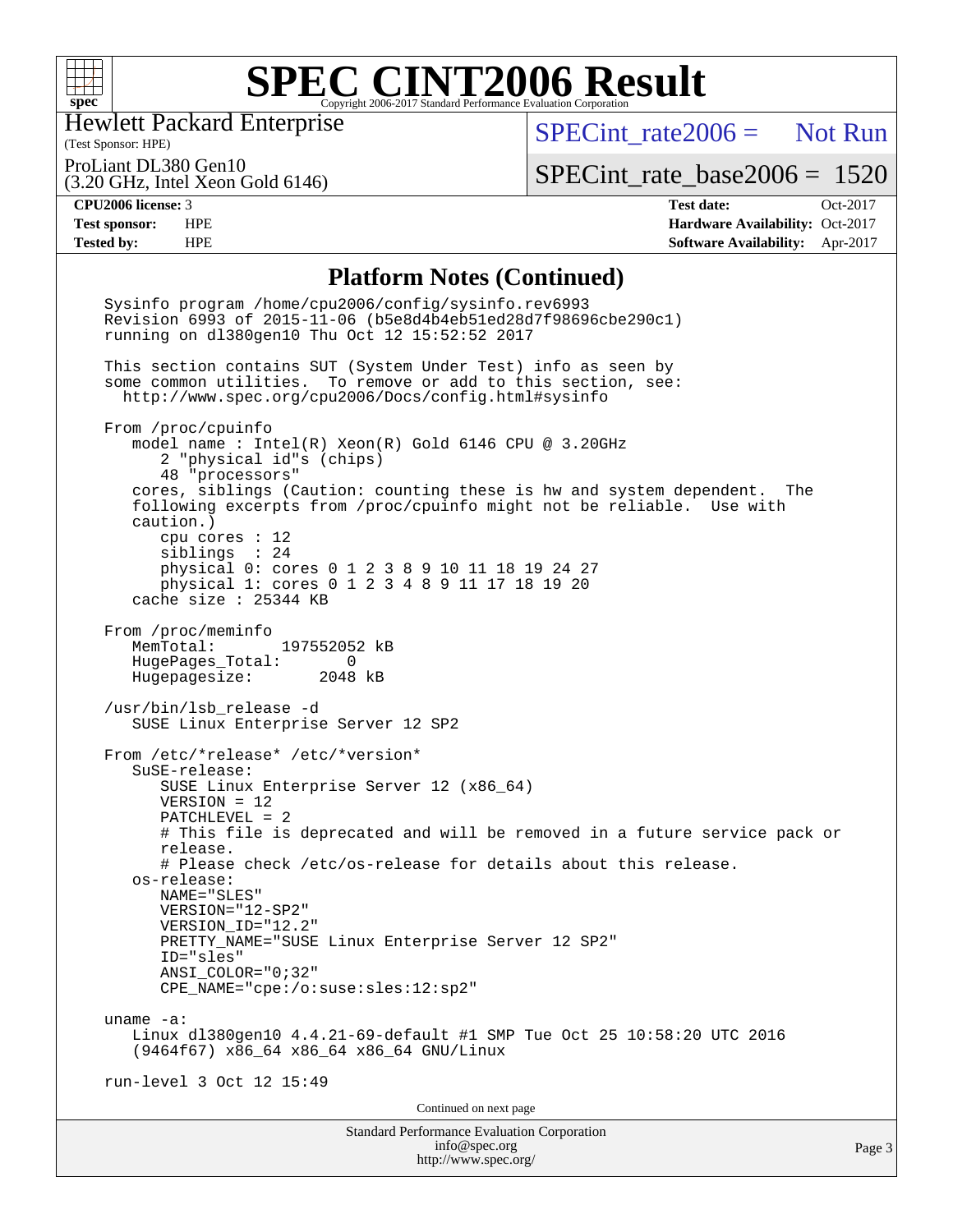

Hewlett Packard Enterprise

(Test Sponsor: HPE)

 $SPECint rate2006 =$  Not Run

ProLiant DL380 Gen10

(3.20 GHz, Intel Xeon Gold 6146)

[SPECint\\_rate\\_base2006 =](http://www.spec.org/auto/cpu2006/Docs/result-fields.html#SPECintratebase2006) 1520

**[CPU2006 license:](http://www.spec.org/auto/cpu2006/Docs/result-fields.html#CPU2006license)** 3 **[Test date:](http://www.spec.org/auto/cpu2006/Docs/result-fields.html#Testdate)** Oct-2017 **[Test sponsor:](http://www.spec.org/auto/cpu2006/Docs/result-fields.html#Testsponsor)** HPE **[Hardware Availability:](http://www.spec.org/auto/cpu2006/Docs/result-fields.html#HardwareAvailability)** Oct-2017 **[Tested by:](http://www.spec.org/auto/cpu2006/Docs/result-fields.html#Testedby)** HPE **[Software Availability:](http://www.spec.org/auto/cpu2006/Docs/result-fields.html#SoftwareAvailability)** Apr-2017

### **[Platform Notes \(Continued\)](http://www.spec.org/auto/cpu2006/Docs/result-fields.html#PlatformNotes)**

SPEC is set to: /home/cpu2006<br>Filesystem Type Size Filesystem Type Size Used Avail Use% Mounted on /dev/sdb4 xfs 852G 165G 688G 20% /home Additional information from dmidecode:

 Warning: Use caution when you interpret this section. The 'dmidecode' program reads system data which is "intended to allow hardware to be accurately determined", but the intent may not be met, as there are frequent changes to hardware, firmware, and the "DMTF SMBIOS" standard.

 BIOS HPE U30 09/29/2017 Memory: 24x UNKNOWN NOT AVAILABLE 8 GB 2 rank 2666 MHz

(End of data from sysinfo program)

### **[General Notes](http://www.spec.org/auto/cpu2006/Docs/result-fields.html#GeneralNotes)**

Environment variables set by runspec before the start of the run: LD\_LIBRARY\_PATH = "/home/cpu2006/lib/ia32:/home/cpu2006/lib/intel64:/home/cpu2006/sh10.2"

 Binaries compiled on a system with 1x Intel Core i7-4790 CPU + 32GB RAM memory using Redhat Enterprise Linux 7.2

### **[Base Compiler Invocation](http://www.spec.org/auto/cpu2006/Docs/result-fields.html#BaseCompilerInvocation)**

[C benchmarks](http://www.spec.org/auto/cpu2006/Docs/result-fields.html#Cbenchmarks):

[icc -m32 -L/opt/intel/compilers\\_and\\_libraries\\_2017/linux/lib/ia32](http://www.spec.org/cpu2006/results/res2017q4/cpu2006-20171017-50289.flags.html#user_CCbase_intel_icc_c29f3ff5a7ed067b11e4ec10a03f03ae)

[C++ benchmarks:](http://www.spec.org/auto/cpu2006/Docs/result-fields.html#CXXbenchmarks)

[icpc -m32 -L/opt/intel/compilers\\_and\\_libraries\\_2017/linux/lib/ia32](http://www.spec.org/cpu2006/results/res2017q4/cpu2006-20171017-50289.flags.html#user_CXXbase_intel_icpc_8c35c7808b62dab9ae41a1aa06361b6b)

### **[Base Portability Flags](http://www.spec.org/auto/cpu2006/Docs/result-fields.html#BasePortabilityFlags)**

| 400.perlbench: -D_FILE_OFFSET_BITS=64 -DSPEC_CPU_LINUX_IA32 |  |
|-------------------------------------------------------------|--|
| 401.bzip2: -D_FILE_OFFSET_BITS=64                           |  |
| 403.gcc: -D_FILE_OFFSET_BITS=64                             |  |
| 429.mcf: -D FILE OFFSET BITS=64                             |  |
| 445.gobmk: -D_FILE_OFFSET_BITS=64                           |  |
| 456.hmmer: -D FILE OFFSET BITS=64                           |  |
| 458.sjeng: -D_FILE_OFFSET_BITS=64                           |  |
| 462.libquantum: -D_FILE_OFFSET_BITS=64 -DSPEC_CPU_LINUX     |  |
| 464.h264ref: -D_FILE_OFFSET_BITS=64                         |  |
| 471.omnetpp: -D_FILE_OFFSET_BITS=64                         |  |
| 473.astar: -D FILE OFFSET BITS=64                           |  |
| 483.xalancbmk: -D FILE OFFSET BITS=64 -DSPEC CPU LINUX      |  |

Standard Performance Evaluation Corporation [info@spec.org](mailto:info@spec.org) <http://www.spec.org/>